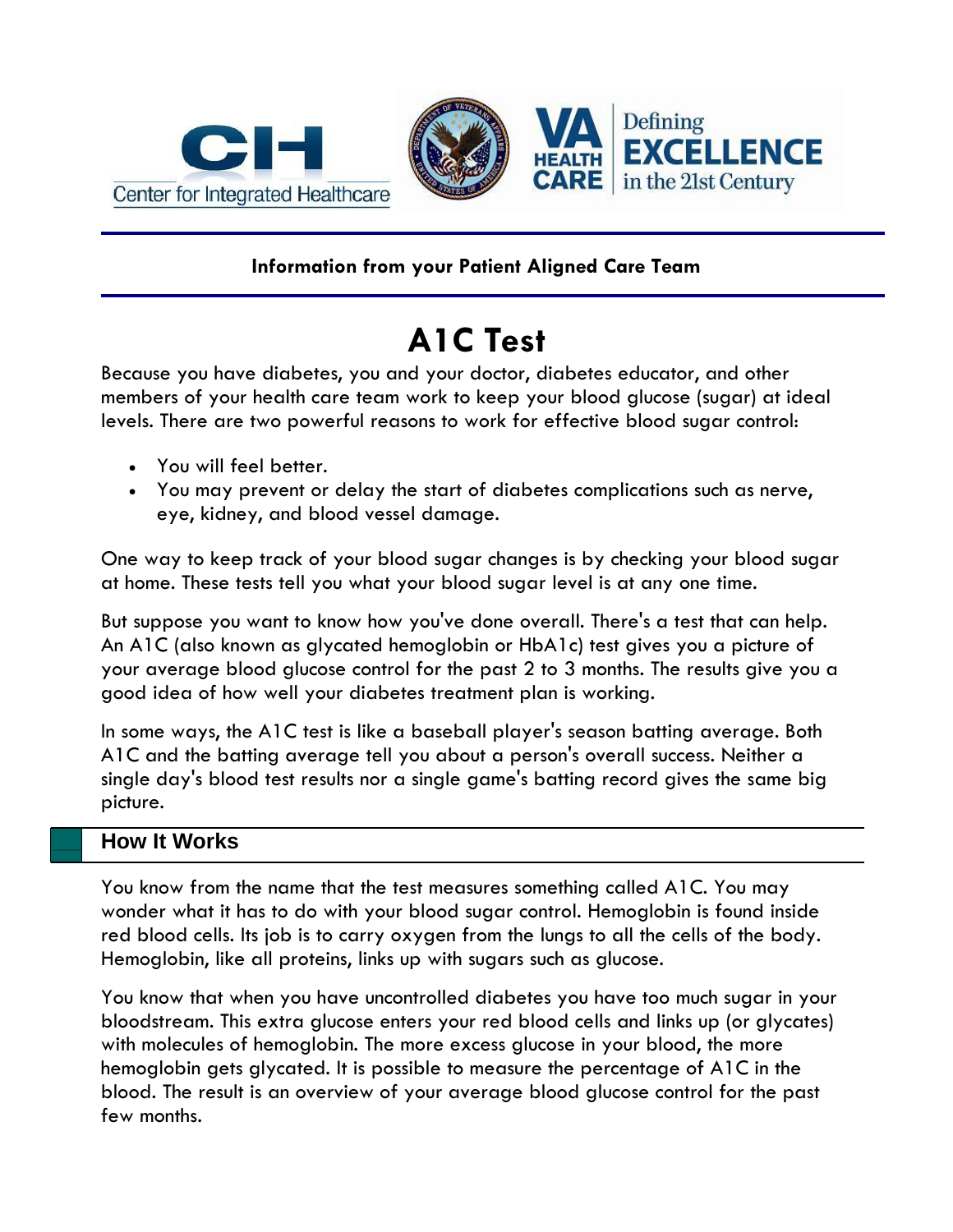## **Thanks for the Memories**

How does the A1C test look backward? Suppose your blood sugar was high last week. What happened? More glucose hooked up (glycated) with your hemoglobin. This week, your blood glucose is back under control. Still, your red blood cells carry the 'memory' of last week's high blood glucose in the form of more A1C.

This record changes as old red blood cells in your body die and new red blood cells (with fresh hemoglobin) replace them. The amount of A1C in your blood reflects blood sugar control for the past 120 days, or the lifespan of a red blood cell.

In a person who does not have diabetes, about 5% of all hemoglobin is glycated. For someone with diabetes and high blood glucose levels, the A1C level is higher than normal. How high the A1C level rises depends on what the average blood glucose level was during the past weeks and months. Levels can range from normal to as high as 25% if diabetes is badly out of control for a long time.

You should have had your A1C level measured when your diabetes was diagnosed or when treatment for diabetes was started. To watch your overall glucose control, your doctor should measure your A1C level at least twice a year. This is the minimum. There are times when you need to have your A1C level tested about every 3 months. If you change diabetes treatment, such as start a new medicine, or if you are not meeting your blood glucose goals, you and your doctor will want to keep a closer eye on your control.

## **How Does It Help Diabetes Control?**

How can your A1C test results help your control? Here are two examples.

Bob D., 49 years old, has type 2 diabetes. For the past seven years, he and his doctor have worked to control his blood sugar levels with diet and diabetes pills. Recently, Bob's control has been getting worse. His doctor said that Bob might have to start insulin shots. But first, they agreed that Bob would try an exercise program to improve control.

That was three months ago. Bob stuck to his exercise plan. Last week, when the doctor checked Bob's blood sugar, it was near the normal range. But the doctor knew a single blood test only showed Bob's control at that time. It didn't say much about Bob's overall blood sugar control.

The doctor sent a sample of Bob's blood to the lab for an A1C test. The test results would tell how well Bob's blood sugar had been controlled, on average, for the past few months. The A1C test showed that Bob's control had improved. With the A1C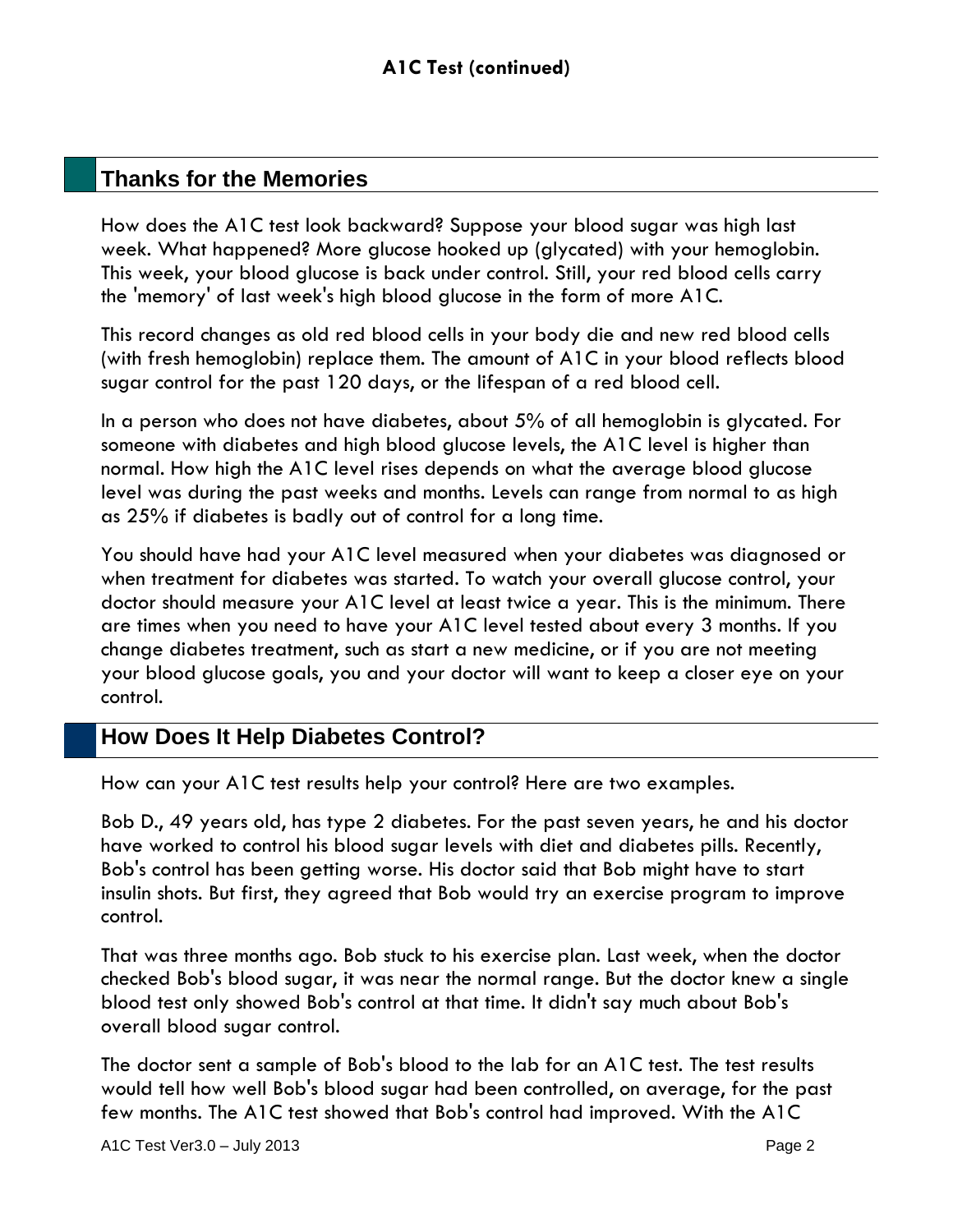### **A1C Test (continued)**

results, Bob and the doctor had proof that the exercise program was working. The test results also helped Bob know that he could make a difference in his blood sugar control.

The A1C test can also help someone with type 1 diabetes. Nine-year-old Lisa J. and her parents were proud that she could do her own insulin shots and urine tests. Her doctor advised her to begin a routine of two shots a day and to check her blood sugar as well.

Lisa kept records of all her test results. Most were close to the ideal range. But at her next checkup, the doctor checked her blood and found her blood sugar level was high. The doctor sent a sample of Lisa's blood for an A1C test. The results showed that Lisa's blood glucose control had in fact been poor for the last few months.

Lisa's doctor asked Lisa to do a blood sugar check. To the doctor's surprise, Lisa turned on the timer of her meter before pricking her finger and putting the blood drop on the test strip. The doctor explained to Lisa and her parents that the way Lisa was testing was probably causing the blood sugar test errors.

With time and more accurate blood sugar results, Lisa and her parents got better at using her results to keep food, insulin, and exercise in balance. At later checkups, her blood sugar records and the A1C test results showed good news about her control.

A1C tests can help:

- Confirm self-testing results or blood test results by the doctor
- Judge whether a treatment plan is working
- Show you how healthy choices can make a difference in diabetes control.

### **Test Limit**

Although the A1C test is an important tool, it can't replace daily self-testing of blood glucose. A1C tests don't measure your day-to-day control. You can't adjust your insulin on the basis of your A1C tests. That's why your blood sugar checks and your log results are so important to staying in effective control.

It is important to know that different labs measure A1C levels in different ways. If you sent one sample of your blood to four different labs, you might get back four different test results.

For example, an 8 at one lab might mean that blood glucose levels have been in the near-normal range. At a second lab, a 9 might be a sign that, on average, blood glucose was high. This doesn't mean that any of the results are wrong. It does mean that what your results say depends on the way the lab does the test.